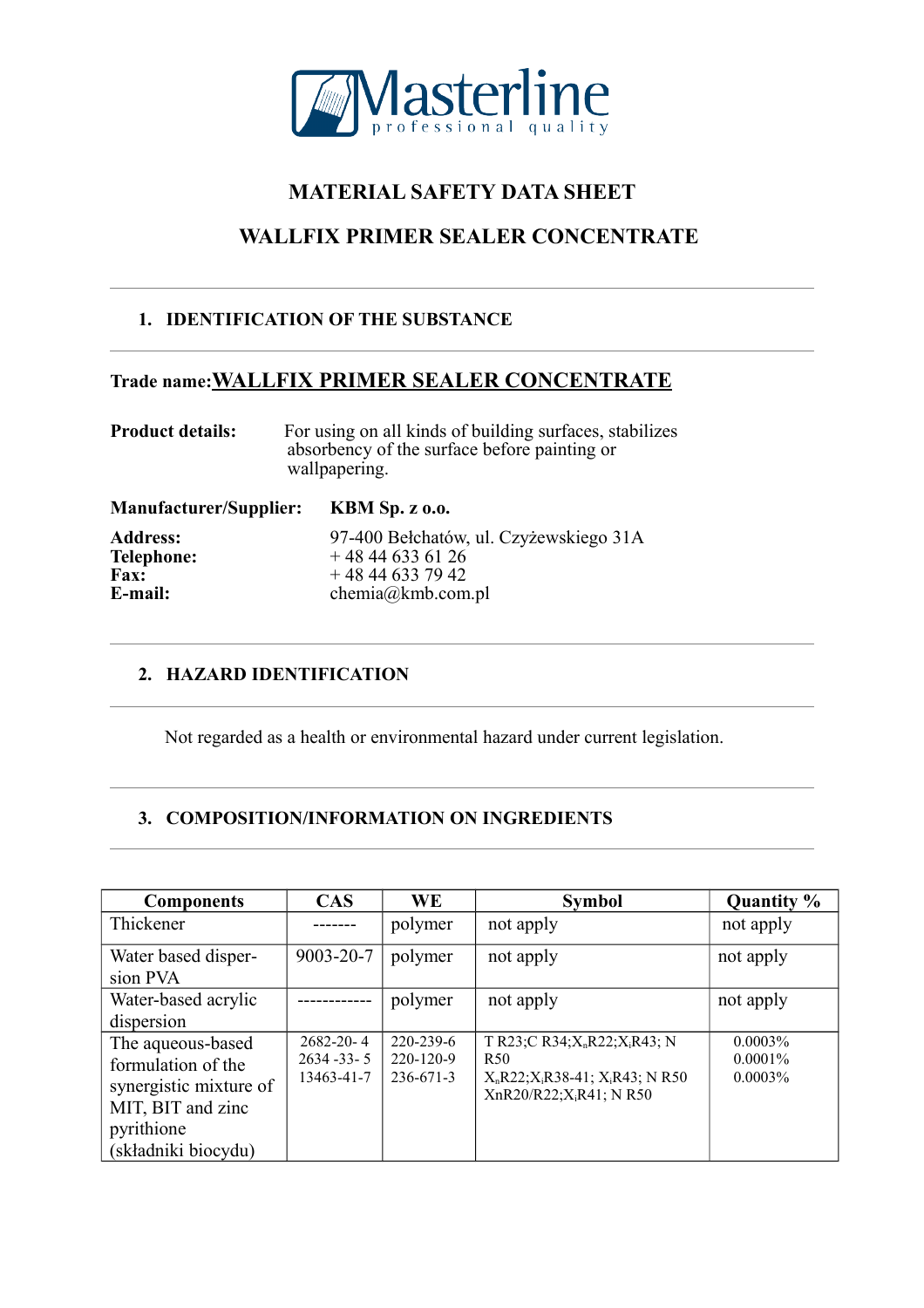The product is a mixture.

The product does not contain any hazardous ingredients in quantities which, in accordance with European Union law and national requirements needed to mention them in this part of the safety data sheet.

Pełne brzmienia zwrotów R i X podano w sekcji 16. Karty charakterystyki.

## **4. FIRST AID MEASURES**

 **Inhalation:** Provide access to fresh air for the exposed person. **Skin contact:** Wash area with plenty soap and water. Do not allow to dry on skin, apply moisturising cream if necessary. **Eye contact:** Wash eyes with plenty of water for about 15 minutes. Seek medical help if irritation persists after washing. **Ingestion:** If swallowed, wash out mouth with water. Get medical attention if any discomfort continues. **Notes**: In case of any disturbing symptoms or doubts seek medical advice

### **5. FIRE FIGHTING MEASURES**

**General:** Use standard fire-extinguishing media and individual safety measures. This is a water-based product and presents no particular fire or explosion hazard.

#### **6. ACCIDENTAL RELEASE MEASURES**

| <b>Personal protection:</b>            | Refer to section 8                                                                                                                                                                                                                                                                                                            |  |  |
|----------------------------------------|-------------------------------------------------------------------------------------------------------------------------------------------------------------------------------------------------------------------------------------------------------------------------------------------------------------------------------|--|--|
| <b>Environmental Precautions:</b>      | Although this product is not classified as harmful to the<br>environment prevent spills from entering the drains and<br>watercourses. If small amounts enter watercourses it is unlikely<br>cause any harm, all incidents of large amounts<br>to<br>should be reported to the local or national<br>environmental authorities. |  |  |
| Methods for cleaning and<br>Taking up: | Large spillages should be contained and pumped to the<br>contain into a receiving vessel.                                                                                                                                                                                                                                     |  |  |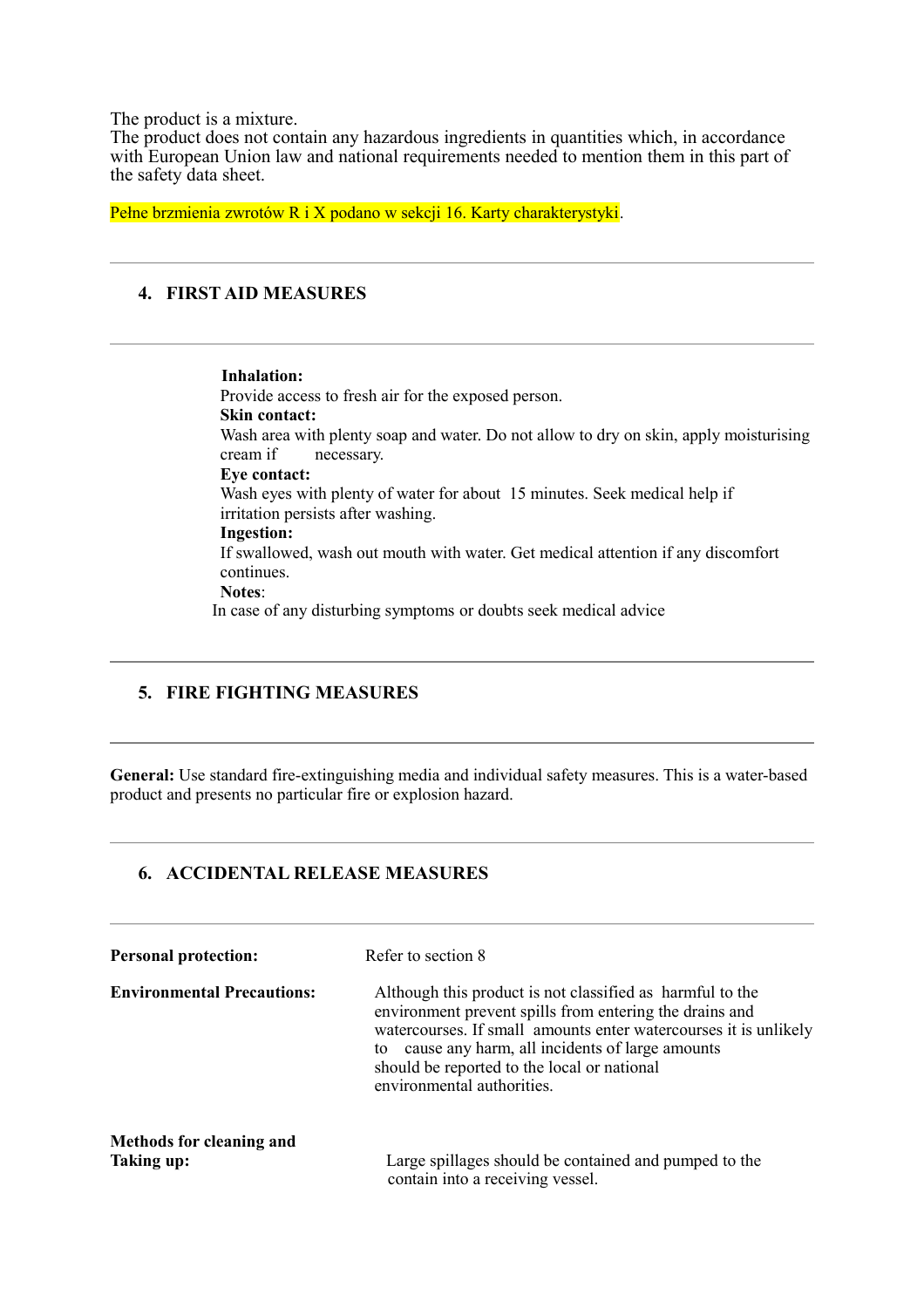Small spillages should be absorbed on inert absorbents. For disposal refer to section 13.

#### **7. HANDLING AND STORAGE**

**HANDLING:** Should be exerted in accordance with information on the technique card. Keep the containers tightly closed. Keep dry. Keep workplace well ventilated.

**STORAGE:** Where possible keep in original container. Store between  $+5^{\circ} - 25^{\circ}C$ protected from frost and direct sunlight. Provide proper ventilation in the warehouse.

#### **8. EXPOSURE CONTROLS/ PERSONAL PROTECTION**

**Engineering measures:** Provide proper ventilation. **Personal protection:** Wash your hands after finishing the work. Use protective gloves if risk of skin contact. Do not eat, drink or smoke in your workplace. Avoid skin contact. In case of contamination, wash promptly contaminated skin with soap and a large amount of water Use skin care products. Prevent eye contact. Keep away from food and beverages.

#### **Skin protection:**

Wear appropriate protective clothing as gloves and boiler suit. **Eye protection:**

If risk of splashing wear safety goggles or face shield.

#### **9. PHYSICAL & CHEMICAL PROPERTIES**

**Physical State:** paste **Form Colour:** White, cream-white **Odour:** mild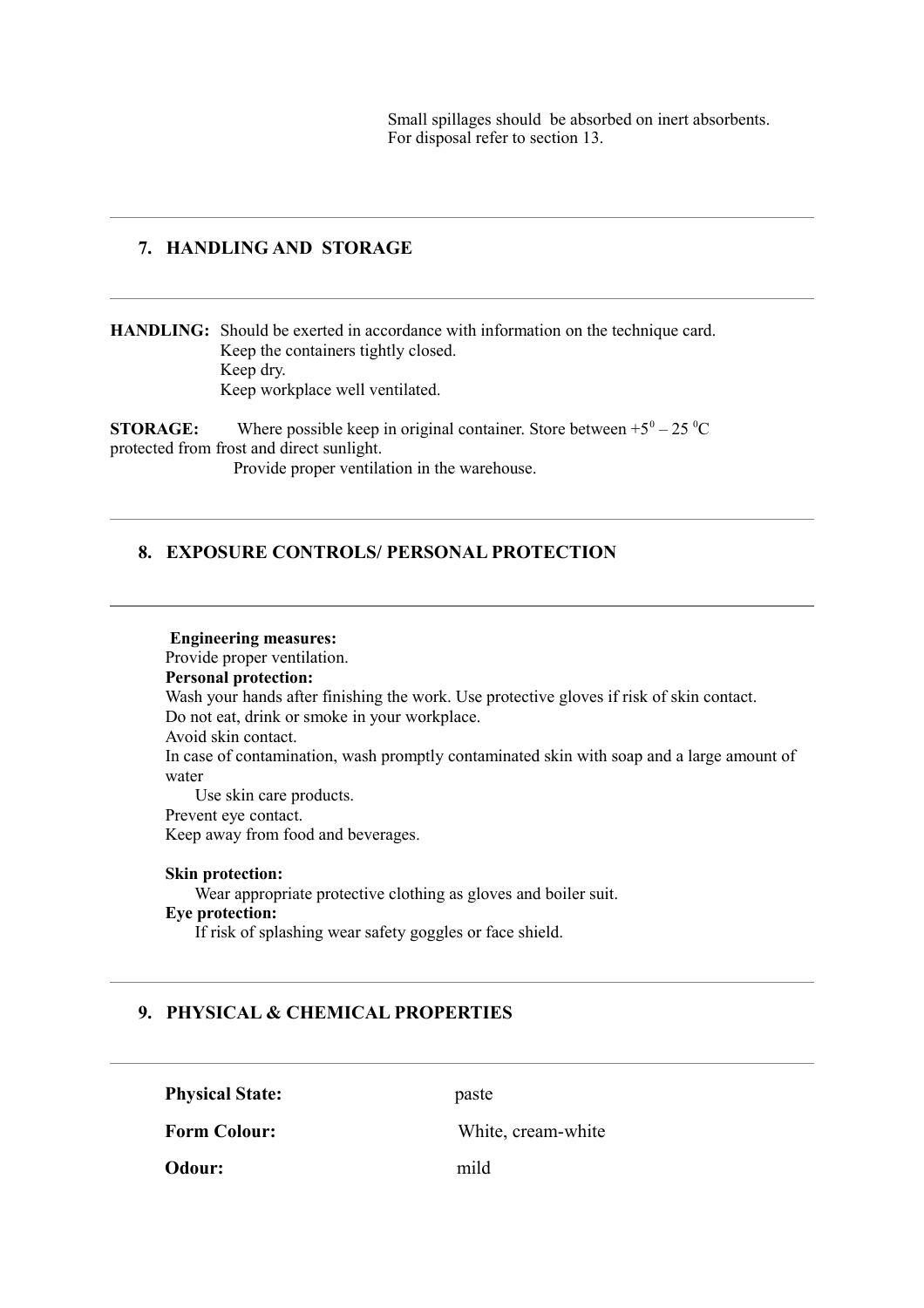| pH-value:                          | $6.0 +/- 0.5$                                                      |
|------------------------------------|--------------------------------------------------------------------|
| Solubility:                        | miscible with water                                                |
| <b>Flammability:</b>               | non flammable                                                      |
| <b>Specific Gravity:</b>           | $1,1 + (-0.05 \text{ g/cm}^3 \text{ in temp. } 20^{\circ}\text{C}$ |
| Viscosity @ $20^{\circ}$ C (mPas): | 12 000 -13000 mPaS in temp. 20 °C                                  |

### **10. STABILITY AND REACTIVITY**

Stable material under recommended storage conditions by Manufacturer.

## **11. TOXICOLOGICAL INFORMATION**

#### **This product is essentially NON TOXIC and no serious chronic effects have been evident from handling under normal use.**

**Inhalation:** Negligible at ambient temperature

**Skin Contact:** Repeated or prolonged contact may cause defatting of the skin, which may lead to skin irritation and/or dryness.

**Eye Contact:** May cause redness and discomfort, which is transient.

**Ingestion:** Ingestion of very large amounts may cause discomfort and upset the digestive system

## **12. ECOLOGICAL INFORMATION**

Prevent the product from discharging into soil, surface water or sewage systems. Not regarded as dangerous for the environment. Observe the Minister of Environment Regulation on the conditions to be met when discharging sewage into water or soil and on substances particularly harmful to the aquatic environment.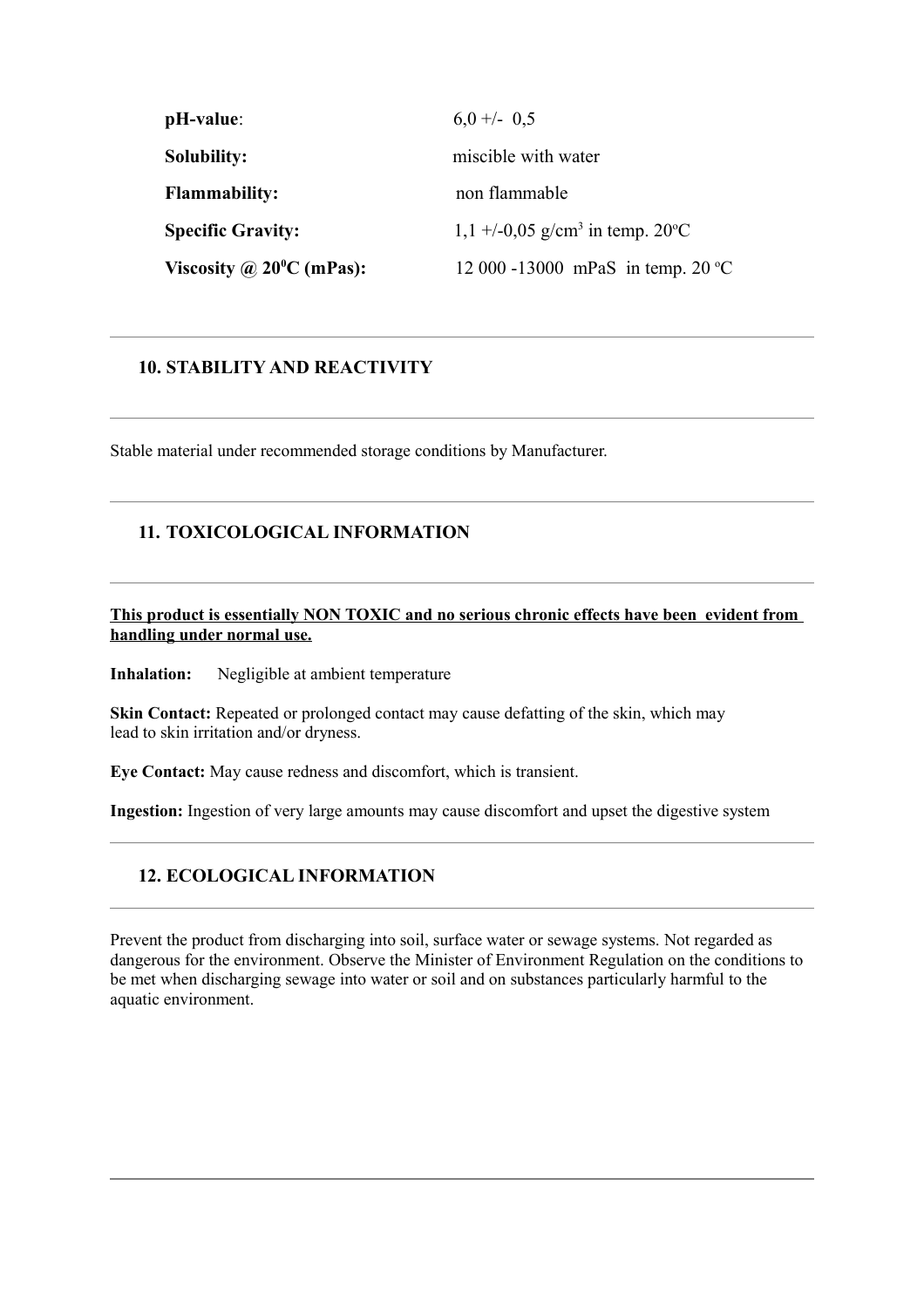### **13. DISPOSAL CONSIDERATIONS**

The following advices relates only to the product as supplied. In case of doubts contact with local authorities. Waste should not be discharged directly into drains and waterways. Dispose of waste and residues in accordance with local authority requirements.

Waste containing product should be treated in separation and biological treatment plant.

Empty containers can be cleaned by water and removable as not dangerous.

Local and country rules must be observed. In case of questions contact to local Environment Protection Agency.

**Legal Basis**: Law on waste of 27 April 2001 (Jo. of Laws No.62, item 628)

Law of packing and packing and waste of 27 April 2001 (Jo. of Laws No. 63, item 638)

Regulation of the Minister of Environment of 27 September 2001 the category of waste (Jo. of No. 112, poz.1206)

#### **14. TRANSPORT INFORMATION**

**This product is not classified as Dangerous for Carriage. Road transport RID/ADR:** Not classified **Sea transport IMDG:** Not classified

#### **15. REGULATORY INFORMATION**

#### **15.1. Laws concerning the safety, health and environment-specific mixtures**

• Regulation of the Minister of Economy of 21 December 2005. Concerning essential requirements for personal protective equipment (Journal. Laws No. 259, item. 2173).

• Regulation of the Minister of Labour and Social Policy of 29 November 2002. On maximum permissible concentrations and intensities of harmful factors in the work environment (Journal. Laws No. 217, item 1833, as amended).

• The Act of 27 April 2001. Wastes (Journal. Laws No. 62, item. 628, as amended).

• The Act of 11 May 2001. Packaging and packaging waste (Journal. Laws No. 63, item. 638, as amended).

• The Act of 27 April 2001. Environmental Law (Journal. U. 62, pos. 627, as amended).

• Regulation of the European Parliament and Council Regulation (EC) No 1272/2008 of 16 December 2008. Concerning the classification, labeling and packaging of substances and mixtures, amending and repealing Directives 67/548 / EEC and 1999/45 / EC and amending Regulation (EC) No 1907/2006 (Journal. Gazette. Union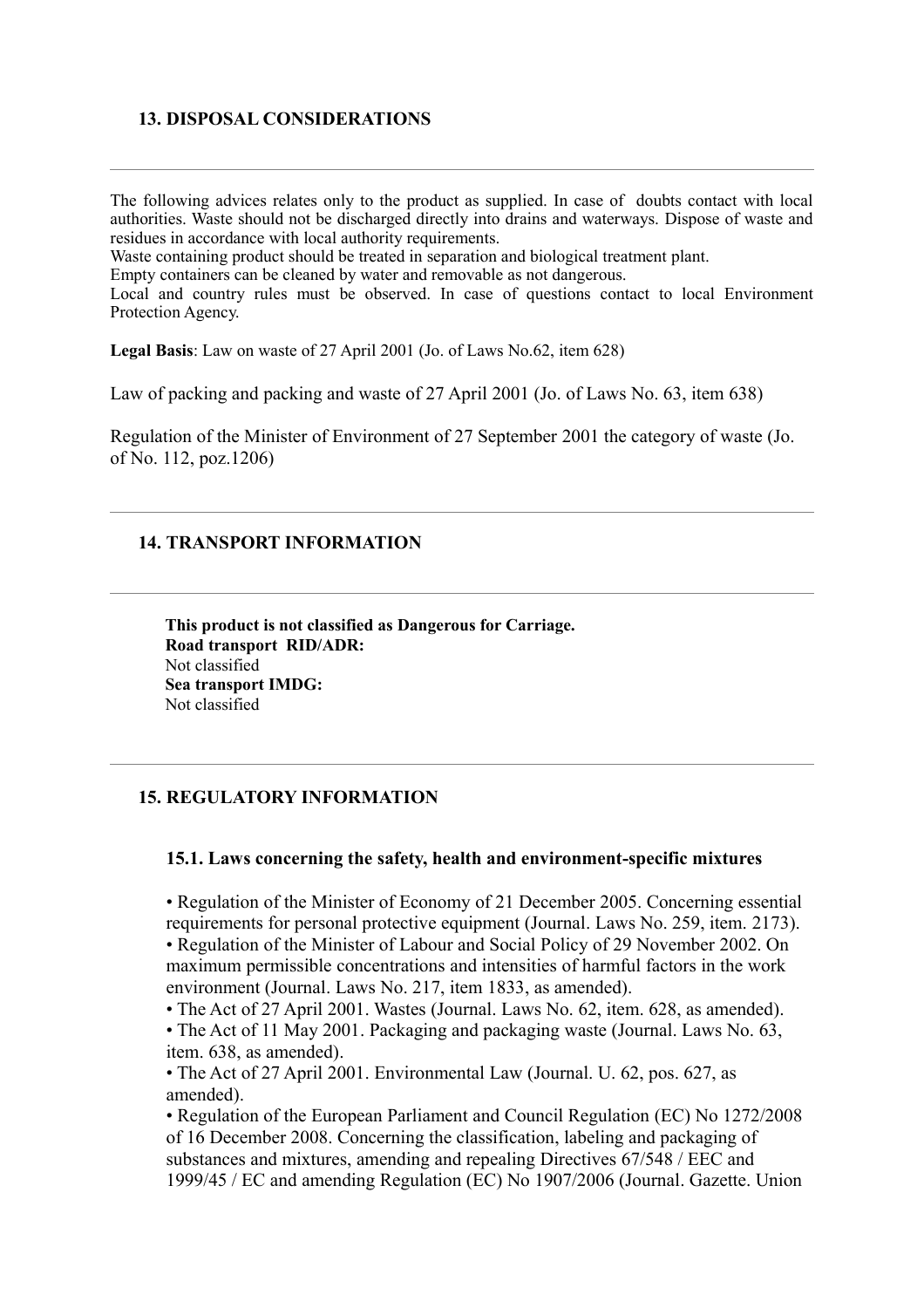L 353 of 31 December 2008, as amended).

• Commission Regulation (EU) No 453 / 2010Z on 20 May 2010. Amending Regulation (EC) No 1907/2006 of the European Parliament and of the Council on Registration, Evaluation, Authorisation and Restriction of Chemicals (REACH) • Regulation of the European Parliament and Council Regulation (EC) No 1336/2008 of 16 December 2008. Amending Regulation (EC) No 648/2004 in order to adapt it to Regulation (EC) No 1272/2008 on classification, labeling and packaging of substances and mixtures (OJ. Gazette. EU L 354 of 31 December 2008).

• CLP for mixtures (Regulation EC 1272/2008) came into force June 1, 2015. **15.2. Chemical Safety Assessment**

Supplier has not made the chemical safety assessment of the product.

In accordance with the REACH chemical safety assessment of this product is not required

## **16. OTHER INFORMATION**

Kartę Charakterystyki sporządzono zgodnie z Rozporządzeniem Komisji (UE) nr 453/2010 z dnia 20 maja 2010 r.

Karta charakterystyki opracowano na podstawie danych przekazanych przez dostawców surowców wchodzących w skład produktu oraz posiadanej wiedzy i doświadczenia z uwzględnieniem informacji zawartych w bazach ESIS i IUCLID.

List of risk and safety phrases detailed in section 3 of this Material Safety Data Sheet are as follows:

- Xi Sensitizing
- $X_n$  Harmful
- R8 Contact with combustible material may cause fire
- R22 Harmful is swallowed
- R34 Causes burns
- R36 Irritating to eyes
- R38 Irritating to skin
- R41 Risk of serious damage to eyes
- R43 May cause sensitisation by skin contact
- R50 Very Toxic to aquatic organisms
- R20/22 Harmful by inhalation and if swallowed
- R23/24 Toxic by inhalation and in contact with skin
- R50/53 Very toxic to aquatic organisms, may cause long-term adverse effects in the aquatic environment.

This document is informational only. Information included herein is based on our current knowledge and experience. It is not a guarantee of properties of the product nor its quality specification and thus cannot be the basis for any complaints. The product should be transported, stored and used in accordance with the currently valid regulations. Using herein given information, as well as the product itself, lies beyond producer's control, thus it is user's responsibility for safe usage of the product.

Product should not be use in another purposes than those listed in section 1. Department issuing the document: CHEMISTRY. **Compilation Date:** 24.02.2005

**Revision date 1:** 27.01.2014